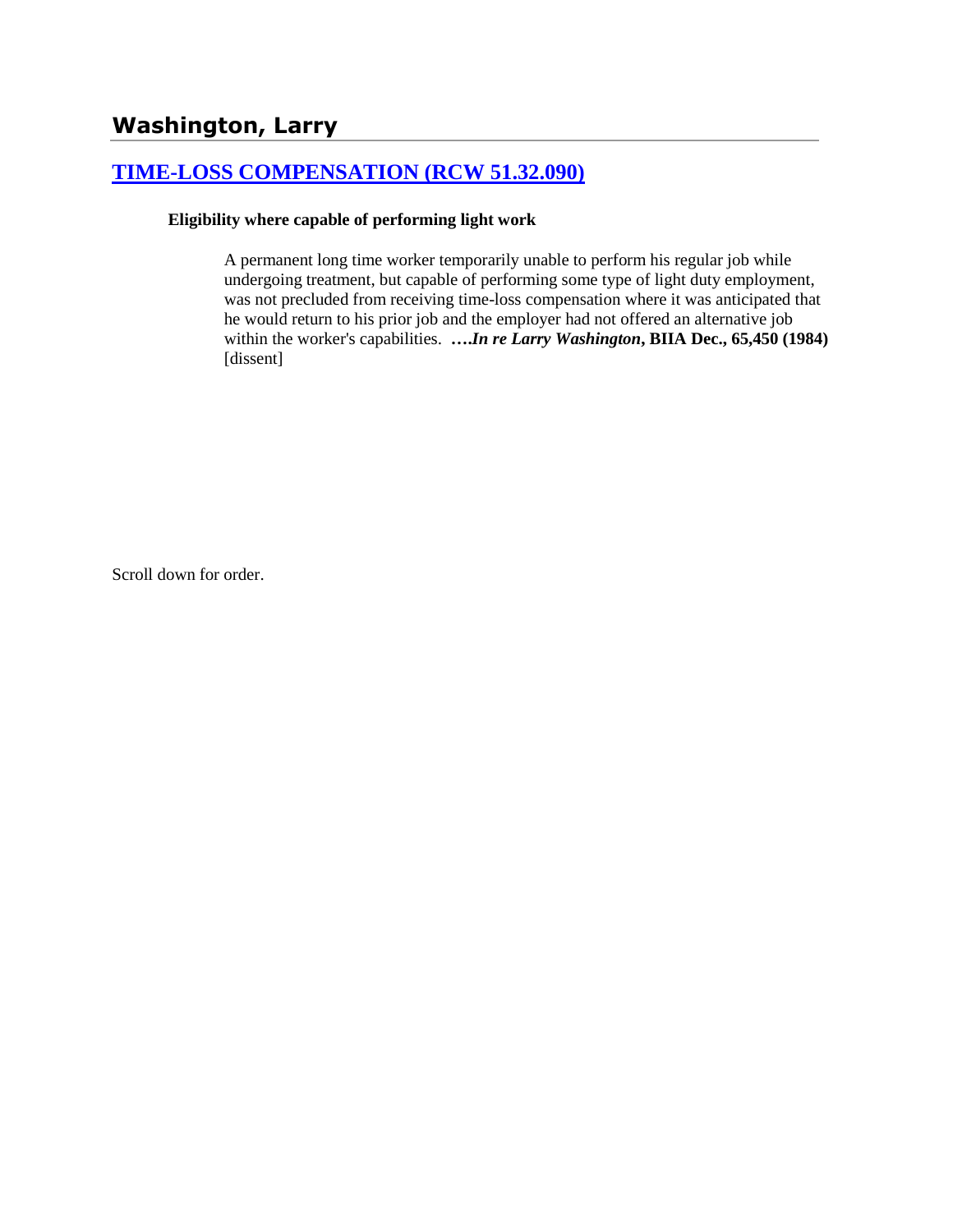## **BEFORE THE BOARD OF INDUSTRIAL INSURANCE APPEALS STATE OF WASHINGTON**

**)**

**IN RE: LARRY WASHINGTON ) DOCKET NO. 65,450**

**CLAIM NO. S-515165 ) DECISION AND ORDER**

APPEARANCES:

Claimant, Larry Washington, by Cohoe, Counsell, Murphy & Bottiger, per John P. Murphy

Self-insured employer, Associated Grocers, by Schwabe, Williamson, Wyatt, Moore & Roberts, per Gary D. Keehn and Janet Smith

This is an appeal filed by the self-insured employer on July 27, 1983, from an order of the Department of Labor and Industries dated June 8, 1983, adhering to the provisions of a prior order which set aside a closing order dated March 15, 1983 and allowed the claim to remain open. **AFFIRMED**.

# **DECISION**

Pursuant to RCW 51.52.104 and RCW 51.52.106, this matter is before the Board for review and decision on a timely Petition for Review filed by the claimant to a Proposed Decision and Order issued on December 12, 1983, in which the order of the Department dated June 8, 1983 was reversed, and the claim remanded to the Department with instruction to direct the self-insured employer to close the claim in accord with the Department's order of March 15, 1983, with time-loss compensation as paid to February 28, 1983, inclusive, and with no permanent partial disability award.

The Board has reviewed the evidentiary rulings in the record of proceedings and finds that no prejudicial error was committed and said rulings are hereby affirmed.

The general nature and background of this appeal are as set forth in the Proposed Decision and Order, and shall not be reiterated herein.

In our opinion, the Department's determination that this claim was not yet ready for closure as of June 8, 1983, is correct and should be affirmed. The industrial condition from which Mr. Washington suffers is variously described in the record as either a strain or sprain of the lower back, lumbar area. The modality of treatment since the date of the injury, September 16, 1982, has been exclusively chiropractic. This treatment has improved Mr. Washington's condition, both from a pain and range of motion standpoint. Mr. Washington's attending chiropractor, Dr. Jeffrey W.

1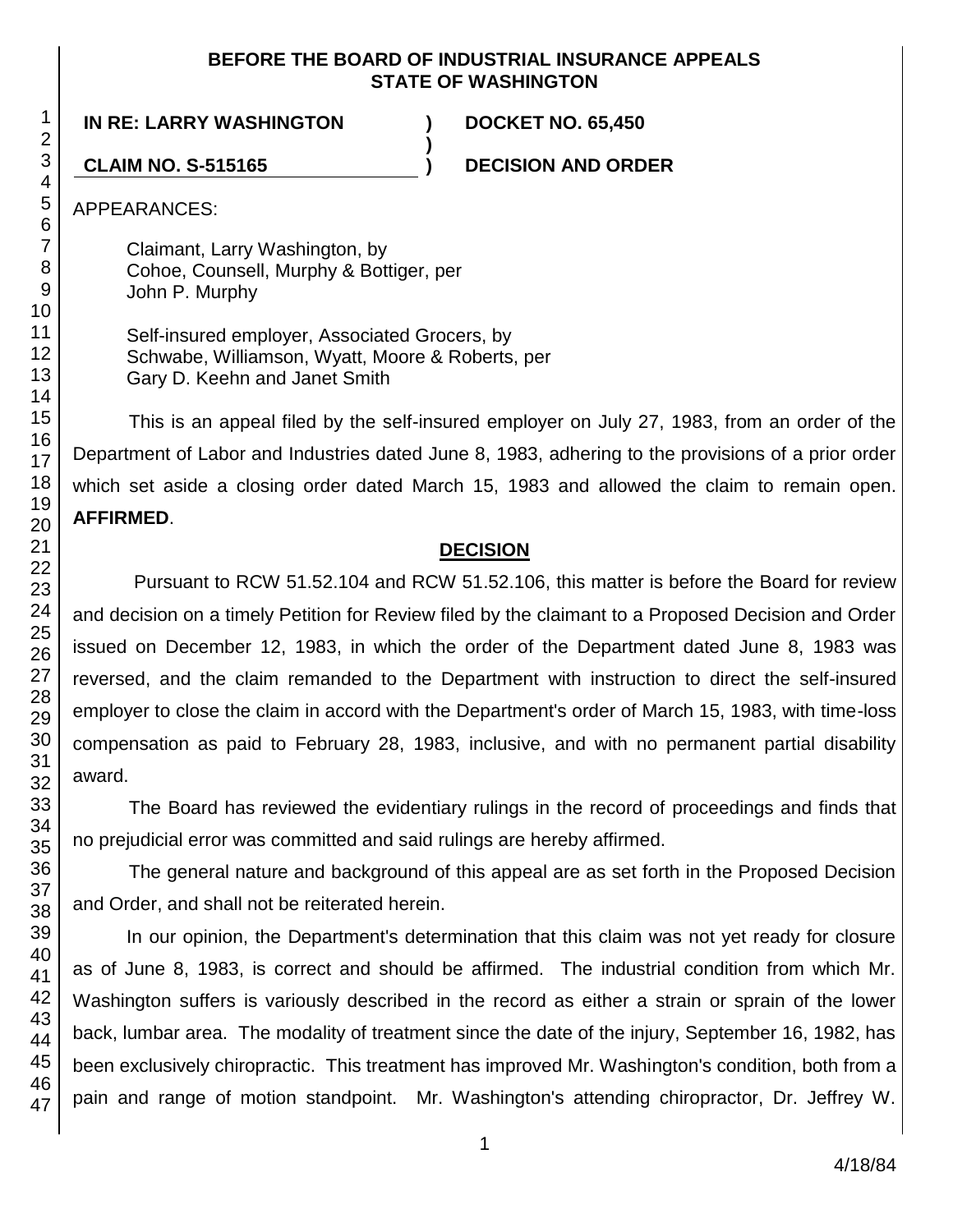Lewis, expressed the view that further chiropractic treatment, augmented by treatment at the hands of a physical therapist, will further improve Mr. Washington's condition. In the past, the doctor has requested of the employer that Mr. Washington receive physical therapy, but to no avail. Parenthetically, in this regard, we have noted that there are two references to a medical report from a Dr. McCollum wherein it is recommended that Mr. Washington undergo a program of physical therapy before his claim is closed.

It is the employer's position that the medical opinions and the lack of medical physical findings of a truly objective nature, as testified to by Drs. Donald L. Stainsby and Irving Tobin, both medical practitioners who examined Mr. Washington independently of each other on single occasions and felt the claimant's condition was fixed and without need of further treatment, should outweigh the opinions of Dr. Lewis, a chiropractor.

Given the circumstances of this particular case, we do not agree. As previously noted, the only modality of treatment which the claimant has received to date has been chiropractic. His condition, which appears to be limited to an injury of the muscles and soft tissue of the low back, has in fact responded to that form of treatment. If, in the opinion of the practitioner who has brought about this improvement, a limited continuance of treatment of this nature would be of curative benefit, we do not choose to deny the claimant that opportunity. Whereas the existence of objective medical findings is critical to a permanent partial disability rating, it is not a legal condition precedent to the continuance of treatment.

There remains the question of the claimant's employability. In this regard, it is clear to us that the work-modified job offered the claimant by the employer as a "dock returns" clerk was beyond the claimant's physical limitations. Not only did it require him to stand and walk about on concrete, which Dr. Lewis testified was particularly aggravating to the claimant's back condition, but it entailed the handling and separation of heavy case goods which were beyond the claimant's physical restrictions. Dr. Lewis retracted his original work release upon learning of the true dimensions of the job.

Much is made of the claimant's work experience, some untold years ago for an untold period of time, as a loan officer for a finance company, and of his educational level (one and one-half years of college). The employer contends that this establishes that the claimant was capable of performing any number of light-duty jobs in the labor market, which in turn disentitles him from timeloss compensation. We would take no quarrel with the proposition that there are probably a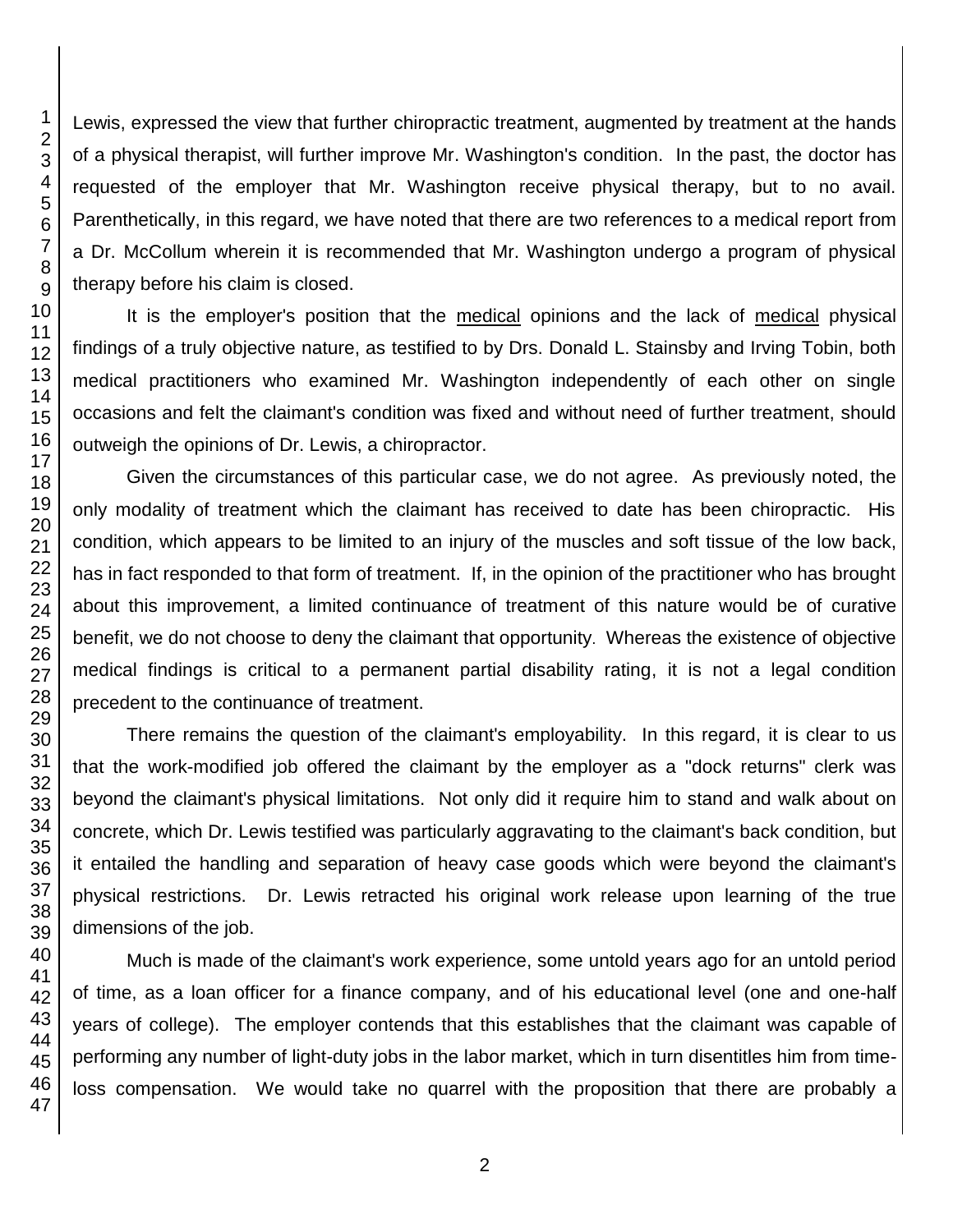number of light duty-type jobs which are within the claimant's performance capacity. However, no job of this nature was ever offered or made available to the claimant by this or any other employer. It must be borne in mind that the claimant was a regular and relatively long-time (five and one-half years) employee of the employer herein. In other words, he was a permanent, not a transient, employee. He was looking to returning to his regular job for the employer as soon as he was physically able; the record establishes that his job was in fact still open and awaiting his return. Under these circumstances, where the worker is still undergoing treatment and recuperating from his injury, we do not believe it is either the intent or the requirement of the Workers' Compensation Act, that the worker, upon peril of losing his time-loss compensation, go out and scare up some type of interim work or job within his capacities to tide him over until such time as he is physically able to return to his regular employment for his long-time employer. In short, we hold that the claimant continued to be entitled to time-loss compensation for the period of time here in issue.

## **FINDINGS OF FACT**

Finding No. 1 of the Proposed Decision and Order entered herein on December 12, 1983, is hereby adopted by the Board and incorporated herein by this reference. In addition, the Board finds:

- 2. On September 16, 1982, the claimant sustained a sprain and/or strain of the low back as a result of lifting boxes in the course of his employment as a warehouseman for Associated Grocers.
- 3. On June 8, 1983, the claimant's low back condition resulting from his industrial injury of September 16, 1982, was not fixed, and he was in need of further treatment therefor.
- 4. The work-modified job of dock returns clerk offered to the claimant by the employer entailed functions and duties beyond the claimant's physical limitations as prescribed by his attending chiropractor, Dr. Jeffrey Lewis. At no time herein was the claimant offered a light-duty job by any employer within his abilities and physical limitations.

## **CONCLUSIONS OF LAW**

- 1. The Board of Industrial Insurance Appeals has jurisdiction of the parties and subject matter of this appeal.
- 2. From February 28, 1983 to June 8, 1983, inclusive, the claimant was temporarily totally disabled within the meaning of the Workers' Compensation Act.
- 3. The order of the Department of Labor and Industries dated June 8, 1983, adhering to the provisions of a prior order dated April 12, 1983, which set aside a prior order dated March 15, 1983, and directed this